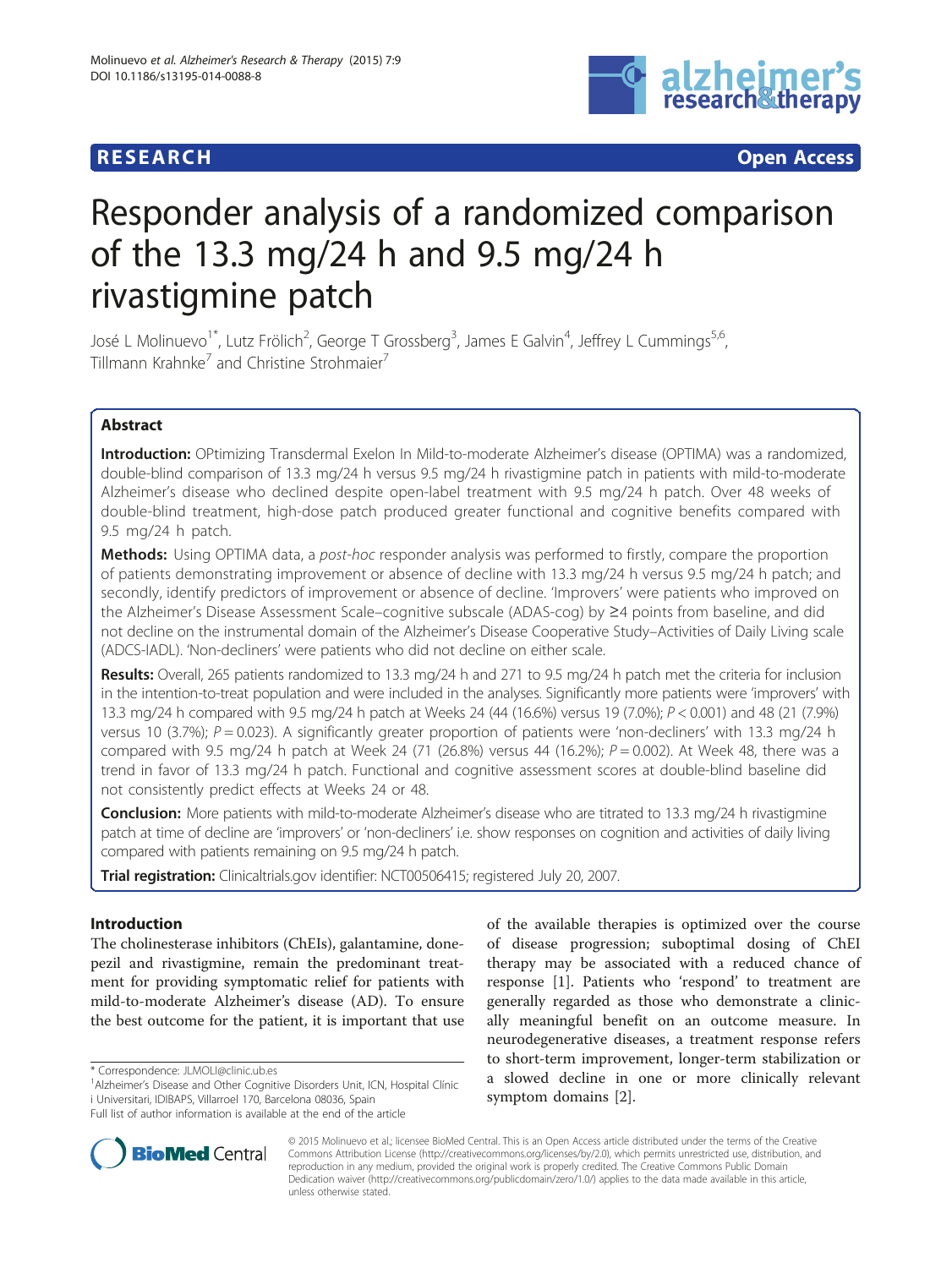The degree of impairment associated with AD is measured by evaluation of cognitive factors, such as learning and memory. The Alzheimer's Disease Assessment Scale–cognitive subscale (ADAS-cog) [\[3](#page-5-0)] is the standard neuropsychological measure in trials involving patients with mild-to-moderate AD [[4,5](#page-5-0)]. It is important that functional decline is also measured to assess the ability to perform clinically meaningful activities of daily living (ADL). The Alzheimer's Disease Cooperative Study (ADCS)-ADL scale is among the instruments most commonly used to assess function in AD-type dementia [[6,7](#page-5-0)].

In clinical trials, outcomes may be measured as: the mean difference in the total score on a given scale between active treatment and comparator groups; the delay to reaching specific milestones; or the percentage of 'responders' to treatment compared with a comparator treatment group or placebo. The criterion usually applied for a 'responder' is a four-point or more improvement on the ADAS-cog [\[8\]](#page-5-0), as this is generally accepted to represent a clinically relevant change on an individual basis in patients with mild-to-moderate AD [[9\]](#page-5-0). In addition, for a population of patients who, without treatment, display continuous decline, achieving any improvement or temporary stability on the ADAS-cog and other assessments may represent a significant therapeutic benefit. Therefore, it is important to assess not just those who improve on the ADAS-cog, but also those who do not decline. On the ADCS-ADL, a responder can be defined as a patient who improves or is stabilized in the course of a randomized clinical trial. It is also important to identify factors that may influence the likelihood of receiving a benefit from treatment, as patients may vary in their response to treatment according to their clinical characteristics [[10](#page-5-0),[11](#page-5-0)].

Here, we present a post-hoc responder analysis of the instrumental domain of the ADCS-ADL scale (ADCS-IADL) data and the ADAS-cog data from the OPtimizing Transdermal Exelon In Mild-to-moderate Alzheimer's disease (OPTIMA) clinical study (clinicaltrials.gov identifier NCT00506415). The aim of this analysis was firstly to identify the proportion of patients who demonstrated improvement or absence of decline with the 13.3 mg/24 h (15 cm<sup>2</sup>) versus the 9.5 mg/24 h (10 cm<sup>2</sup>) rivastigmine patch and, secondly to identify which patient characteristics are predictive of treatment response or non-decline.

### Methods

#### Study population and study design

Detailed methodology of the OPTIMA study has been published previously [\[12](#page-5-0)]. Briefly, eligible patients were 50- to 85-years old, with a diagnosis of mild-to-moderate, probable AD according to the criteria of the National Institute of Neurological and Communicative Disorders

and Stroke, and the Alzheimer's Disease and Related Disorders Association (NINCDS/ADRDA) [[13\]](#page-5-0) and a Mini-Mental State Examination (MMSE) score of ≥10 and ≤24 [[14](#page-5-0)].

Patients who met pre-specified functional decline criteria (per physicians' judgment) and cognitive decline criteria ( $\geq$ 3 point decline from baseline, or  $\geq$ 2 point decline from the previous visit, in MMSE score) during up to 48 weeks of initial open-label (IOL) treatment with the 9.5 mg/24 h rivastigmine patch, subsequently entered a 48-week double-blind (DB) phase of the trial. In the DB phase, patients were randomized to treatment with either the 13.3 mg/24 h or the 9.5 mg/24 h rivastigmine patch [[12\]](#page-5-0). The OPTIMA study protocol was reviewed by the representative ethics committee for each participating center (see Additional file [1\)](#page-5-0). The study was designed and implemented in accordance with Good Clinical Practice and the local regulations and ethical principles laid down in the Declaration of Helsinki [\[12](#page-5-0)]. All patients, or a legally acceptable representative, and caregivers provided written informed consent prior to participating in the study.

Of 1,584 patients enrolled into the IOL phase of the study, 567 met the pre-specified decline criteria during the IOL phase and were randomized into the DB phase; 280 to the 13.3 mg/24 h patch and 287 to the 9.5 mg/24 h patch [\[12](#page-5-0)]. The mean MMSE score  $\pm$ standard deviation (SD) at baseline of the IOL phase, for those patients who declined during the IOL phase and, hence, were randomized into the DB phase, was  $16.9 \pm 3.6$ . At DB-baseline (DB-BL), the mean  $\pm$  SD MMSE score was  $14.1 \pm 4.8$  in the 13.3 mg/24 h patch group and  $14.2 \pm 4.6$  in the 9.5 mg/24 h patch group, indicating that this represented a declining population [\[12\]](#page-5-0).

#### Study outcomes and responder definition

The co-primary outcomes of the OPTIMA study were the change from DB-BL to Week 48 in ADAS-cog and ADCS-IADL scores. In this *post-hoc* analysis, responder analyses were conducted in each treatment group, on data collected during the DB-treatment phase, by applying definitions for 'improvement' and 'non-decline' using ADAS-cog and ADCS-IADL criteria, in order to assess outcomes of both cognition and functional response. The percentages of patients with change from DB-BL in each responder category at Weeks 24 and 48 were compared between treatment groups (13.3 mg/24 h versus 9.5 mg/24 h patch).

On the ADAS-cog, where an increase in points represents decline: a clinically relevant improvement is assessed as a reduction in ADAS-cog score from DB-BL of four points or more; a lack of decline includes patients with clinically relevant improvements from DB-BL, non-clinically relevant improvements from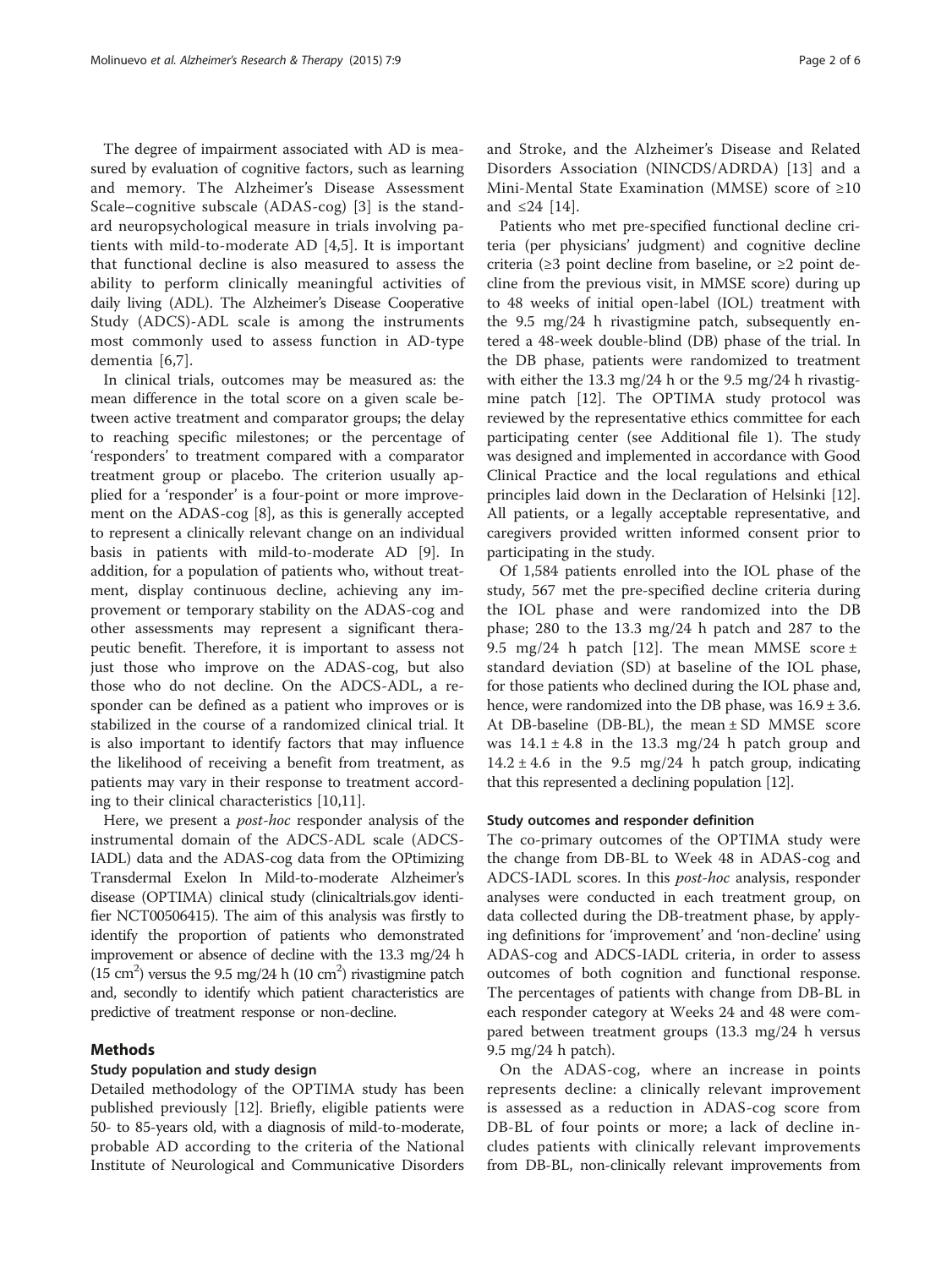DB-BL, or no change from DB-BL (that is, a reduction or no change from DB-BL in ADAS-cog score).

On the ADCS-IADL, where a decrease in points represents decline: a lack of decline is assessed as no change or any improvement from DB-BL (that is, change from DB-BL  $\geq 0$  points).

For the combined analysis, two groups were identified: those who improved on ADAS-cog and did not decline on ADCS-IADL ('improvers') and a wider group who did not decline on either scale ('non-decliners', which encompasses the 'improvers'). Therefore, an 'improver' was defined as a patient who experienced an improvement from DB-BL in ADAS-cog score ≥4 points and no decline or a change from DB-BL in ADCS-IADL score ≥0 points; a 'non-decliner' was defined as a patient who experienced no decline or a change from DB-BL in ADAScog score ≤0 points and no decline or a change from DB-BL in ADCS-IADL score ≥0 points. Predictors of these combined response outcomes ('improvers' and 'non-decliners') were investigated at Weeks 24 and 48.

#### Analysis

Patient data were analyzed according to the randomized treatment (13.3 mg/24 h or 9.5 mg/24 h patch). The primary analysis of this study was based on the intentionto-treat population in the DB phase (ITT-DB) using a last-observation-carried-forward (LOCF) imputation. The ITT-DB population with an LOCF imputation consisted of all patients who received at least one dose of study drug who also had at least one post-randomization assessment for both the ADAS-cog and ADCS-IADL.

Predictors of a combined response were investigated using a stepwise logistic regression model on both the combined criteria for improvement ('improvers') and the combined criteria for response ('non-decliners'), with the following potential explanatory variables in addition to treatment: gender, ADAS-cog score at DB-BL, ADCS-IADL score at DB-BL, MMSE score at DB-BL of  $\leq 12$ , and body weight category (<50 kg, 50 to 80 kg, >80 kg). Variables included in the final model were those with a P-value <0.15. Odds ratios (ORs) were calculated.

## Results

#### Study population

In total, 265 patients randomized to the 13.3 mg/24 h patch and 271 patients randomized to the 9.5 mg/24 h patch met the criteria for inclusion in the ITT-DB population and were included in the present analysis.

## Response on the ADAS-cog and ADCS-IADL when analyzed separately

A significantly greater proportion of patients receiving the 13.3 mg/24 h compared with the 9.5 mg/24 h patch demonstrated ≥4 points improvement on the ADAS-cog

at Week 24 (n = 66 (24.9%) versus n = 39 (14.4%),  $P =$ 0.001) and at Week 48 ( $n = 42$  (15.8%) versus  $n = 26$ (9.6%),  $P = 0.020$ ) (Figure 1A). A significantly higher proportion of patients receiving the 13.3 mg/24 h patch compared with the 9.5 mg/24 h patch showed no decline on the ADCS-IADL at Week 24 ( $n = 126$  (47.5%) versus  $n =$ 102 (37.6%),  $P = 0.015$ ). The difference at Week 48 was not statistically significant ( $n = 84$  (31.7%) versus  $n = 68$ 

 $(25.1\%)$ ,  $P = 0.076$ ); the difference was numerically in favor of the high-dose 13.3 mg/24 h patch group (Figure 1B).



Figure 1 Responder analyses for the individual assessment scales. (A) Compared with the 9.5 mg/24 h patch, the 13.3 mg/24 h patch was associated with a significantly higher proportion of patients with ≥4 point improvement on the ADAS-cog at both weeks 24 and 48. \*P <0.05, 13.3 mg/24 h versus 9.5 mg/24 h patch. (B) Compared with the 9.5 mg/24 h patch, the 13.3 mg/24 h patch was associated with a significantly higher proportion of patients who showed no decline on the ADCS-IADL at Week 24. \*P <0.05, 13.3 mg/24 h versus 9.5 mg/24 h patch. ADAS-cog, Alzheimer's Disease Assessment Scale–cognitive subscale; ADCS-IADL, Instrumental domain of the Alzheimer's Disease Cooperation Study–Activities of Daily Living scale.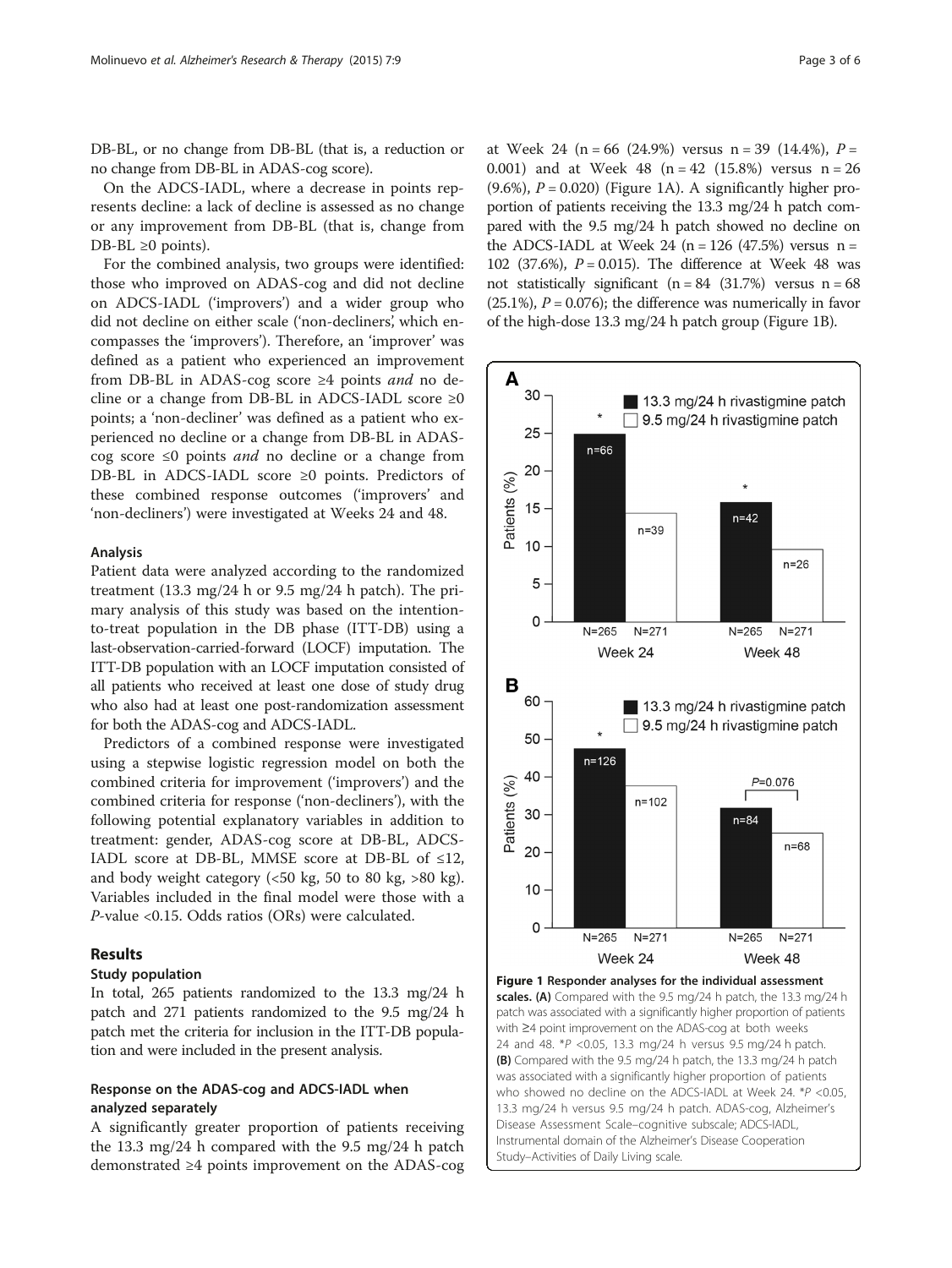### <span id="page-3-0"></span>Combined response on both the ADAS-cog and ADCS-IADL

Baseline mean scores were comparable between the 13.3 mg/24 h patch and the 9.5 mg/24 h patch groups for the ADAS-cog (34.4 versus 34.9, respectively) and ADCS-IADL (27.5 versus 25.8, respectively). A significantly higher percentage of patients receiving the 13.3 mg/24 h patch compared with those receiving the 9.5 mg/24 h patch were 'improvers', demonstrating improvement of ≥4 points on the ADAS-cog plus no decline on the ADCS-IADL, at both Week  $24$  (n =  $44$ ) (16.6%) versus  $n = 19$  (7.0%),  $P < 0.001$ ) and Week 48  $(n = 21 \ (7.9\%)$  versus  $n = 10 \ (3.7\%).$   $P = 0.023$ .

A significantly higher percentage of patients receiving the 13.3 mg/24 h patch compared with those receiving the 9.5 mg/24 h patch were 'non-decliners' based on the combined criteria at Week  $24$  (n = 71 (26.8%) versus n = 44 (16.2%),  $P = 0.002$ ). A trend toward a higher proportion of 'non-decliners' was observed with the higher-dose patch compared with the 9.5 mg/24 h patch at Week 48 ( $n = 36$ )  $(13.6\%)$  versus n = 24  $(8.9\%)$ , P = 0.066).

#### Predictors of response

All covariates were available for all but four patients, leaving a total of 532 subjects (264 in the 13.3 mg/24 h

Effect Maximum likelihood estimates

patch group and 268 in the 9.5 mg/24 h patch group) to be included in the stepwise regression model. Predictors identified as being relevant for a response on the combined 'improver' and 'non-decliner' criteria are summarized in Table 1.

The probability of seeing improvement at Week 24 was estimated to be higher for patients treated with the 13.3 mg/24 h versus the 9.5 mg/24 h patch  $(P = 0.0001)$ . Higher ADAS-cog score and lower ADCS-IADL score at baseline (both indicating more severe impairment) also resulted in an increased estimate of probability of improvement ( $P = 0.017$  and 0.050, respectively); conversely, an MMSE score ≤12 at baseline led to a decreased estimate ( $P < 0.0001$ ). At Week 48, only male gender and treatment with the 13.3 mg/24 h patch were significant predictors ( $P = 0.014$  and 0.021, respectively).

Similarly, the probability of seeing no decline at Week 24 was estimated to be higher for patients treated with the 13.3 mg/24 h versus the 9.5 mg/24 h patch ( $P = 0.002$ ). At Week 48, a baseline ADCS-IADL score indicating a more severe disease status led to an increased estimate of the probability of no decline  $(P = 0.020)$ , while an MMSE score ≤12 at baseline reduced the estimate ( $P = 0.040$ ); treatment with the 13.3 mg/24 h versus the 9.5 mg/24 h patch was borderline non-significant ( $P = 0.058$ ).

Table 1 Predictors of response from a stepwise logistic-regression model on combined 'improver' criteria and combined 'non-decliner' criteria

Parameter Week 24 Week 48

Estimate<sup>a</sup> Pr > ChiSq Estimate<sup>a</sup> Pr > ChiSq 'Improvers' Treatment<sup>b</sup> Treatment 9.5 mg/24 h patch −0.580 0.0001 −0.461 0.021 0.021 Gender Female Female 6.0234 0.137 −0.040 0.014  $\mathsf{ADAS\text{-}cog}^c$   $\mathsf{ADAS\text{-}cog}^c$  0.044 0.017  $\mathsf{ODA38}$  0.059 ADCS-IADL<sup>c</sup> ADCS-IADL<sup>c</sup> − −0.026 0.050 na na na na MMSE<sup>⊂</sup> and  $\text{MMSE} \leq 12^{\text{c}}$  and  $-0.854$  and  $\text{MMSE} \leq 0.0001$  and  $\text{MMSE} \leq 12^{\text{c}}$ 'Non-decliners' Treatment<sup>b</sup> Treatment 9.5 mg/24 h patch −0.337 0.002 −0.270 −0.270 0.058 Gender Female 0.218 0.094 na na ADAS-cogc ADAS-cogc 0.031 0.014 na na  $\mathsf{ADCS}\text{-}\mathsf{ADLS}\text{-}\mathsf{ADCS}\text{-}\mathsf{ADL}^{\mathsf{C}}$  and  $\mathsf{DOS}\text{-}\mathsf{ADL}^{\mathsf{C}}$  0.020 MMSE<sup>c</sup> −0.497 −0.497 0.002 −0.351 0.040 Weight, versus >80 kg Weight 50 to 80 kg −0.363 0.068<sup>d</sup> −0.405 0.119<sup>d</sup> Weight <50 kg 0.208 0.344 <sup>a</sup>Positive estimate indicates increased odds of response when increasing the value of the covariate, or when in the given category. Negative estimated effect means reduced odds of response. <sup>b</sup>Treatment effect compares 9.5 mg/24 h to 13.3 mg/24 h rivastigmine patch. <sup>c</sup>At DB-BL. <sup>d</sup>All categories combined. Candidate covariates were: treatment, gender, ADAS-cog score at DB-BL, ADCS-IADL score at DB-BL, MMSE score of ≤12 at DB-BL and weight category (<50, 50 to 80 and >80 kg). 'Improver' = patient with an improvement from DB-BL in ADAS-cog score ≥4 points and a change from DB-BL in ADCS-IADL score ≥0 points; 'non-decliner' = patient with a change from DB-BL in ADAS-cog score ≤0 points and a change from DB-BL in ADCS-IADL score ≥0 points. ADAS-cog, Alzheimer's Disease Assessment Scale–cognitive subscale; ADCS-IADL, Instrumental domain of the Alzheimer's Disease Cooperation Study–Activities of Daily Living scale; DB-BL, double-blind baseline; MMSE, Mini-Mental State Examination; na, not applicable because effect not selected as relevant by the stepwise regression model –

only variables (effects) with a P-value <0.15 were included in the final model. Treatment was always retained within the model; Pr > ChiSq, P-value of the Chi-Square test.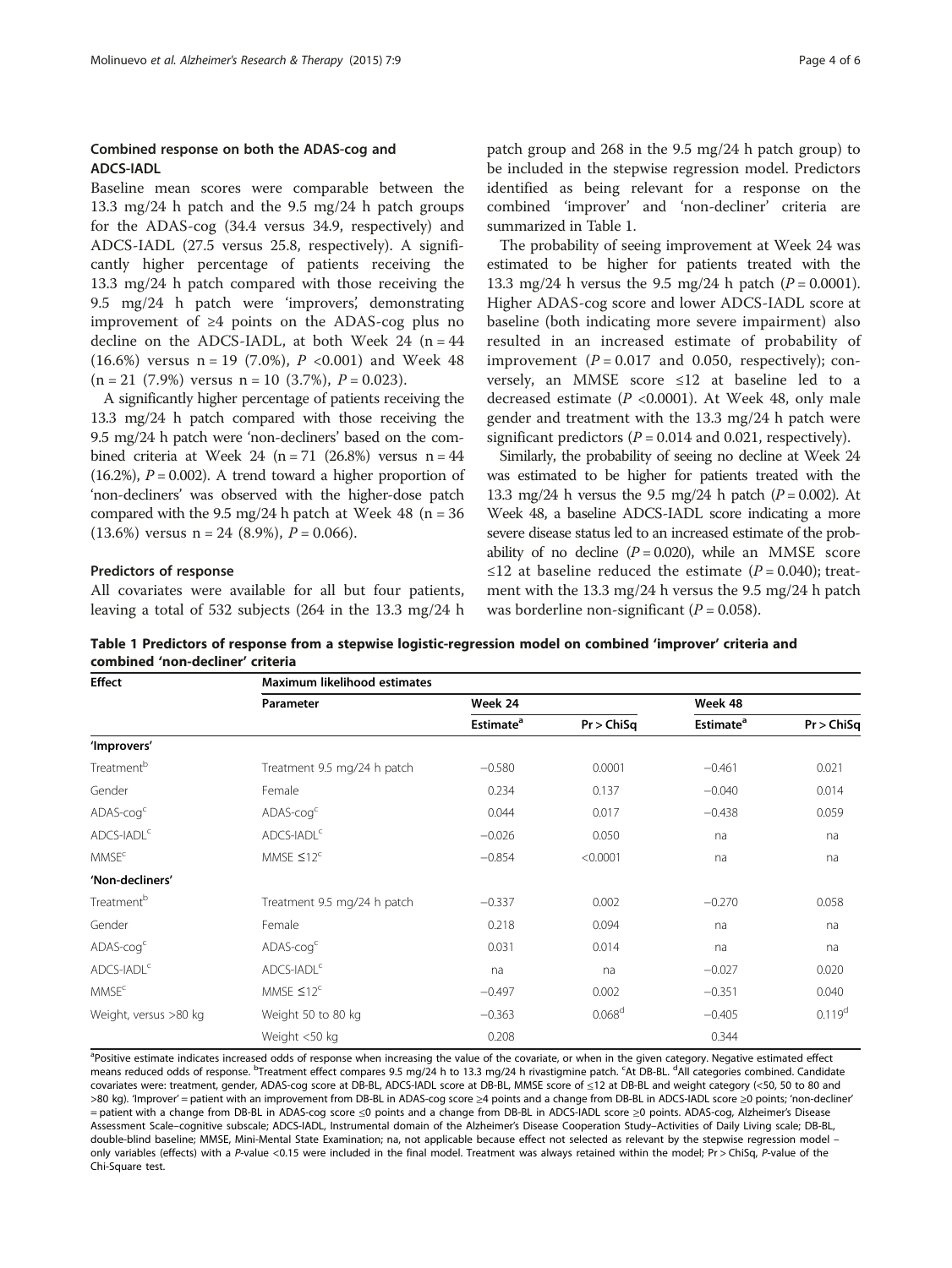#### **Discussion**

According to the present analysis, the proportion of patients demonstrating a clinically relevant response (improvement of at least four points on the ADAS-cog and no decline on the ADCS-IADL) was more than twofold with the high-dose rivastigmine patch (13.3 mg/24 h) relative to the lower dose (9.5 mg/24 h) at both Week 24 and Week 48. There was a significant difference between dose groups in the proportion of 'non-decliners' using the combined analysis (ADAS-cog and ADCS-IADL scales) to Week 24, but this difference was not significant by Week 48. At both time points (Weeks 24 and 48), the proportion of patients classified as responders (showing improvement or nondecline) was more than 50% higher with the 13.3 mg/24 h compared with the 9.5 mg/24 h rivastigmine patch.

There was a robust statistical association of the 13.3 mg/24 h rivastigmine patch with a significantly greater likelihood of achieving improvement on combined criteria compared with the 9.5 mg/24 h patch, supporting the clinically meaningful benefit of this higher-dose patch. In a population where all patients steadily decline in cognition and function over the long term, the temporary stability achieved with either dose of rivastigmine patch represents a valuable benefit to patients and their relatives and/or caregivers.

The current analysis provides insights into the primary analysis of the OPTIMA study. The primary study reported deterioration from DB-BL to Week 48 on the ADAS-cog and ADCS-IADL scale with both the 13.3 mg/24 h and the 9.5 mg/24 h patch [\[12](#page-5-0)]. Furthermore, in the primary analysis, the 13.3 mg/24 h patch group had a significant benefit (statistically less deterioration) over the 9.5 mg/24 h patch group from Week 16 up to Week 48 on the ADCS-IADL scale, and showed a significant benefit at Week 24 (but not Week 48) using the ADAS-cog. When only 'improvers' are considered, this post-hoc analysis shows a significant benefit for the 13.3 mg/24 h patch over the 9.5 mg/24 h patch on the ADAS-cog at Week 48. This benefit of the 13.3 mg/24 h patch for the subset of 'improvers' was potentially masked by the much larger group of patients who were 'non-decliners' or non-responders (that is, showed deterioration) in the primary analysis. The opposite is seen when the effect of treatment on the ADCS-IADL scale is considered. The *post-hoc* analysis ('non-decliners') found a statistically significant difference between treatment groups at Week 24, but not at Week 48, as was found in the primary analysis (total population). Therefore, the results from this *post-hoc* analysis offer a valuable opportunity to evaluate the effect of different doses of rivastigmine on different patient types.

To maximize the therapeutic benefit with ChEIs, the optimal dose is tailored to each individual AD patient according to disease stage and other clinical characteristics [[1](#page-5-0)]. Identifying the proportion of patients considered to

respond to different doses of ChEI therapy during the course of disease progression, as well as the characteristics of these 'responders', will help physicians evaluate the clinical benefit of different treatment regimens and assist them in the choice of optimal therapy for their patients. In this analysis, the proportion of patients who were 'improvers' or 'non-decliners' was higher at Week 24 than at Week 48 post-randomization on both measurement scales – reflecting the progressive nature of the disease. The mean MMSE score was 14.1 for patients in the 13.3 mg/24 h patch group and 14.2 for patients in the 9.5 mg/24 h patch group, indicating that a large proportion of patients had reached a moderate stage of AD by DB-BL [\[12](#page-5-0)].

Predictors of response analyses produced inconsistent results (Table [1\)](#page-3-0). Worse cognition or functional ability at the start of the trial measured by the ADAS-cog or ADCS-IADL, respectively, was associated with a significantly greater chance of improvement (or lack of decline) with rivastigmine after 24 weeks; when patients declined to an MMSE score of less than 12 there was a significantly reduced chance of improvement. Conversely, the probability of response (or absence of decline) after 48 weeks tended to be higher with better cognition at DB-BL (as indicated by either ADAS-cog for improvement, and MMSE category for no-decline, respectively), again accompanied by the opposite effect on the ADCS-IADL. This analysis was limited and biased by the design of the study. Prospectively planned analyses for predictors of response would be a useful approach in clinical trials of agents for treatment of AD.

Reduced function compromises the patient's ability to live independently, is an important predictor of caregiver burden [\[15](#page-5-0)] and is a strong risk factor for nursing home placement or institutionalization [[16-18\]](#page-5-0). In turn, nursing home placement has a marked influence on the overall costs of dementia management [[18](#page-5-0)]. By measuring both cognitive and functional decline, physicians gain a more complete picture of the likely impact of the disease and the available treatments on the patient, their caregiver and the healthcare system in general.

#### **Conclusions**

The therapeutic benefit of the higher-dose 13.3 mg/24 h versus the 9.5 mg/24 h rivastigmine patch derives from a significant increase in the number of 'improvers' maintained over 48 weeks. The proportion of patients classified as 'non-decliners' (who experienced improvement or no decline) at 48 weeks with the 13.3 mg/24 h patch was also numerically higher than that observed with the 9.5 mg/24 h patch. This stability is an important benefit in a declining population. Predictors of response analyses produced contradictory results that were not easy to interpret. Therefore, further research is warranted.